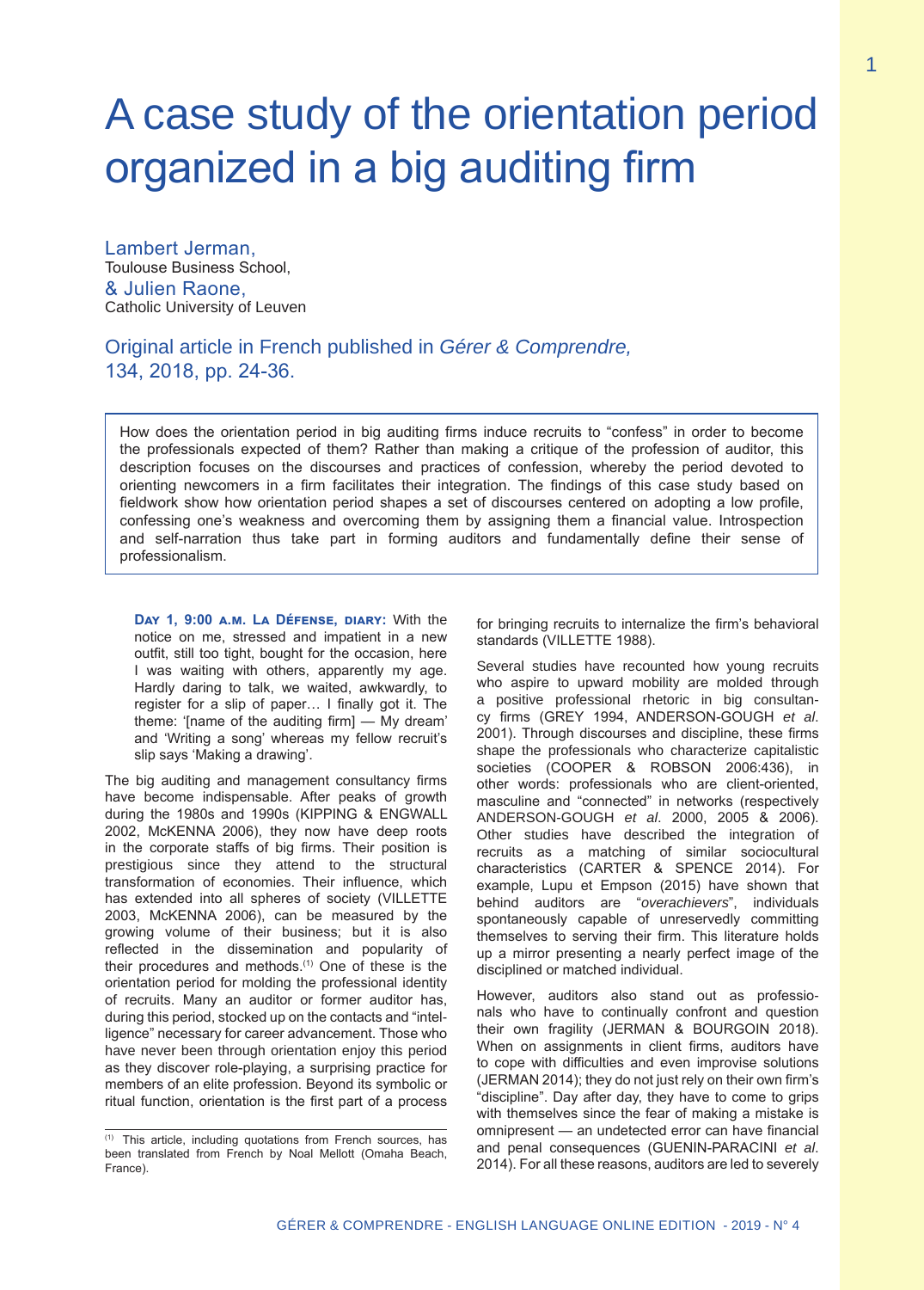examine their conduct, an examination that constantly sustains doubt about justifying their worth and the effectiveness of their interventions. But this tendency toward self-examination is also a force that enables auditors to stifle a lack of self-confidence and defend the value and legitimacy of their interventions (GUENIN-PARACINI & GENDRON 2010; GENDRON & SPIRA 2010).

Orientation periods are decisive for socializing auditors. By manipulating images of success and professional accomplishments, it focuses the attention of recruits on the enhanced stature of the professional in order to make them forget the fragility typical of the start of a career (VILLETTE 1988:28-29). This period delineates the professional space where the individual will be integrated (DUBAR 1991); and it clarifies both the modalities of professional recognition (performance appraisals, bonuses, etc.) and the profession's recognized "credentials" (techniques and behavioral skills). This clarification is decisive since, unlike other, traditional intellectual professions (such as lawyers), auditors do not have a specific know-how or a distinct domain of competence (ABBOTT 1988). When recruited by an auditing firm and even for several years thereafter, the newcomer seldom has a title as accountant or as a member of a professional organization. Orientation period enables accounting firms to set the grounds for discipline by asking individuals to tell their stories and verbalize their actions in order to incarnate the professional expected of them.

Like the personal development and assessment tools studied by Townley (1993, 1994 & 1998), orientation can be seen as a technology of government, of regulation and control in big accounting firms (KORNBERGER *et al*. 2011). In line with Michel Foucault (1976, 2012) and in parallel to studies on governmentality (MILLER & ROSE 1990), Townley has shown how the arrangements and individual interviews made for performance appraisals can be likened to a confession since they seek to mold individuals and change their identities. The individual interview during a performance appraisal has been described as a work on one's self that newcomers must accomplish — encouraged to do so by the interviewer's skill and promptness for pointing out the improvements to be made (VILLETTE 1988:44-45). Attention has been drawn to the changes that are to take place within the individual who is undergoing appraisal. This act of telling the truth places the person's strengths and weaknesses in the perspective of a future — potential and ideal being (BERGSTRÖM *et al*. 2009). Covaleski *et al*. (1998:298) have seen confession as a decisive means for "constructing" auditors in the Big Six: "*By recognizing that one's identity may be transformed through a process of avowal, individuals are incited to change themselves by acting on themselves, aided by the categories, criteria, and languages of experts.*"

How does orientation lead new recruits to the auditing profession to confess, to frankly put their soul-searching at the firm's service and to verbalize their actions,

whether accomplishments or failures, strengths or weaknesses? This research seeks to answer the following question: how do orientation periods in the big auditing firms use confession as the way for individuals to become the professional expected of them? To answer this question, we did fieldwork in a big auditing firm, an "ethnographic" method that enables the researcher to be closely involved in issues in the field, play a role in them and acquire a native's knowledge of the phenomena observed (VILLETTE 2014, SANDAY 1979). This method is suitable for analyzing the construction of a sense of identity as experienced intimately by recruits to the auditing profession.

From an inductive analysis of our observations in the field, we have suggested that orientation periods shape a "framework discourse" that instills in the individual the economy of merits and demerits that prevails within the firm. Orientation creates the very conditions for making an auditor a "*beast of avowal*" (FOUCAULT 1976:80) by creating within the individual a tension between a relatively depreciated self-view (as in the case of recruits who have everything to learn) and the enhanced stature of the professional (who knows, succeeds, wins and brings in money). Our objective is not to make a critique of the auditing profession but to take seriously the tensions in it. Confirming and updating certain conclusions from other studies about the key characteristics of the big auditing firms (VILLETTE 1988, RAMANANTSOA 1994), this study contributes to the literature by exploring the individual's difficult relationship with him/herself and his/her verbalization of this situation. We thus propose questions about the promises of work in the elite professions (LUPU & EMPSON 2015), where autonomy means introspection and promotion means insecurity with a maximal engagement at the organization's service, a commitment that disarms resistance (BEAU 2017).

#### Methodology

This article has come out of the first two weeks of six months of fieldwork spent in a big auditing firm. This firm has more than ten thousand employees in approximately a hundred establishments in France, but with the majority grouped in its Paris offices. Every year, it recruits nearly a thousand new employees (with the job title of "first assistant", but who are often called "juniors"). To obtain access to the field, we went through the classical recruitment procedure (selection based on a résumé, language and professional aptitude tests, and three individual interviews). We informed the staff and interviewers that we were conducting research on the work of auditors; but we did not disclose the precise contents of this research project, and they exercised no influence over it.

One of the authors took part with other recruits in an orientation period, which started with open house on the first day and dinner in the evening (*cf*. the schedule in Table 1). During these two weeks of training that the firm planned for its new assistants, the author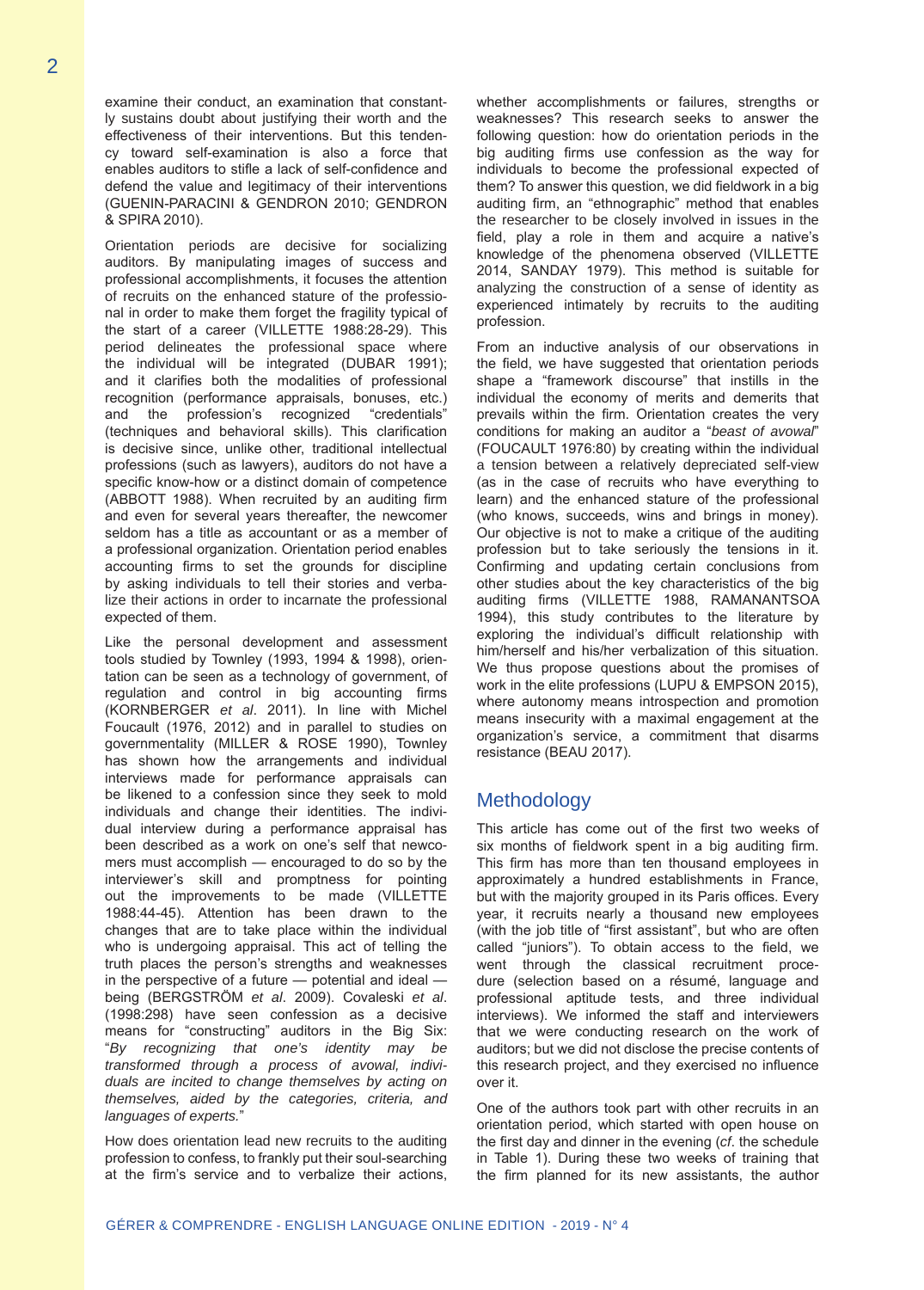was part of a group of "25 juniors". The training was conducted by two teams of three persons. This article focuses on these first two weeks of orientation, which included planned social events.

During this two-week period of training, the author came into direct contact with the procedures and methods that the firms uses to incorporate recruits. The number and variety of the situations observed provided us with a large store of data that could be compared with each other. The author attending orientation kept a diary with detailed descriptions of the places, persons and situations observed (MORALES & PEZET 2010). It also introspectively recounts the author's feelings and exchanges with colleagues as he underwent orientation, a complicated process of being introduced to a profession, colleagues and a new work environment. This diary's more than 600 pages of text contain both notes jotted down offhand and more detailed accounts written in the evening. It thus contains two types of descriptions: the first factual and chronological, the second, personal and introspective (VAN MAANEN 1979).

The inductive process of analyzing these data y ielded, through comparisons, categories that were very close to the preoccupations of the persons undergoing orientation (STRAUSS & CORBIN 1990). The second author's involvement helped to strike a balance between closeness to, and distance from, the field. Thanks to messages about orientation and the in-house documents distributed during training, the second author had a full range of material for analyzing the data in compliance with the procedure set down by Prasad and Prasad (2000). This procedure requires constant reflexivity from researchers as they analyze data from the field. Both authors analyzed the data, the one involved in the fieldwork and the other with an outside view (PRASAD & PRASAD 2000). The latter

helped to "objectify" the data by coding them himself and then actively participating in the construction of a series of concepts that satisfied both of us.

By analyzing the collected data, we identified themes related to the difficulty of a relation to one's self. The subthemes that we identified were, when recurrent and significant, labeled with words as close as possible to those used by persons in the field, and extracts of empirical data were associated with it (STRAUSS & CORBIN 1990). On the basis of this first analysis, we then proceeded to a more systematic selective axial coding that brought to light three distinct sets of practices and discourses. This analysis showed that the two weeks of orientation acted like a "framework discourse" that summons individuals to adopt a "low profile" and confess their strengths and weaknesses in order to estimate their "financial worth" for the company.

We are aware of the importance of the writing process in ethnographic research (VAN MAANEN 1979, VILLETTE 2014). The empirical data that are presented have been chosen for their relevance to understanding the orientation period as it was experienced by auditors. The names of all persons mentioned herein have been modified for the sake of anonymity.

# Adopting a low profile

The orientation period highlighted several occasions for leading these recruits as "junior" auditors to internalize a "posture of adaptation". By being humble owing to their newness to the profession and firm, recruits could come to understand what was being demanded of them and to manage the ambiguity of future assignments with clients or in the firm's policy. To notify recruits of this humility and direct them, the word "dream" was

| Table 1: Schedule for the two weeks of orientation                                                                        |                                                                                                                                                                                     |                                                                                                                                                                               |                                                                                                                                                       |                                                                                                                                                                  |  |  |  |  |
|---------------------------------------------------------------------------------------------------------------------------|-------------------------------------------------------------------------------------------------------------------------------------------------------------------------------------|-------------------------------------------------------------------------------------------------------------------------------------------------------------------------------|-------------------------------------------------------------------------------------------------------------------------------------------------------|------------------------------------------------------------------------------------------------------------------------------------------------------------------|--|--|--|--|
| Day 1 Open house<br><b>MORNING: Introduction</b>                                                                          | Day 2 Training 1 mod-<br>ules:                                                                                                                                                      | Day 3 Training 1 mod-<br>ules:                                                                                                                                                | Day 4 Training 1 mod-<br>ules:                                                                                                                        | Day 5 Training 1 mod-<br>ules:<br>- Procedures and<br>comportment when on<br>assignment<br>- Bookkeeping,<br>reminders<br>— Debriefing<br>After work: improvised |  |  |  |  |
| of associates<br>AFTERNOON:<br>- Creative team-<br>building<br>- President's speech<br>Evening: Dinner on the<br>Seine    | - Objectives and<br>organization<br>- Distribution of<br>computers<br>- Professional<br>behavior<br>- Human resources<br>(HR)<br>Cocktail organized by<br>HR.                       | — Breakfast<br>— Auditing: when<br>on assignment and<br>concepts<br>- Comportment<br>- Information<br>technology tools                                                        | - Procedures and<br>comportment when on<br>assignment<br>- Professional<br>judgement<br>- Professional<br>photograph<br>Cocktail: Training            |                                                                                                                                                                  |  |  |  |  |
| Day 6 Training 2 mod-<br>ules:<br>— Working together on<br>assignment<br>- Knowledge<br>- Information<br>technology tools | Day 7 Training 2 mod-<br>ules:<br>- Auditing procedures<br>- Relations with<br>clients<br>— Working together<br>with information<br>technology tools<br>Cocktail: Business<br>units | Day 8 Training 2 mod-<br>ules:<br>- Auditing procedures<br>- Personnel audits<br>- Physical inventory<br>Evening offered by the<br>firm: a nightclub on the<br>Champs-Elysées | Day 9 Training 2 mod-<br>ules:<br>- Case by team<br>— Auditing cash<br>accounts<br>— Auditing<br>procurement<br>— A competitive quiz<br>between teams | Day 10 Training 2<br>modules:<br>- Customer audits<br>— What to do<br>before leaving an<br>assignment?<br>— Warm-up<br>Goal-setting with<br>Performance Manager  |  |  |  |  |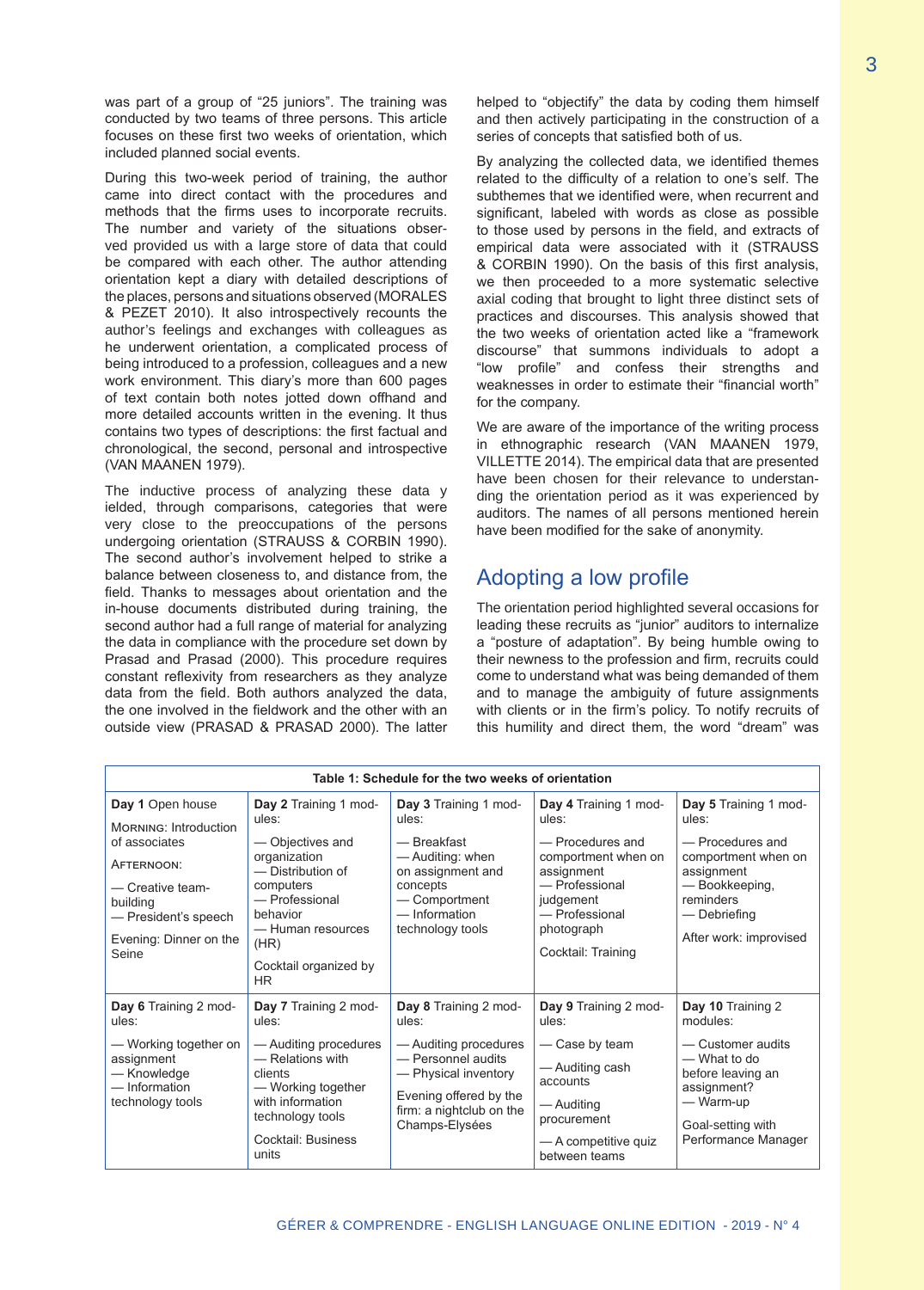repeatedly mentioned on the first day of orientation in reference to each recruit's dream of working for the firm. This dream was evoked by the trainers, who, with the status of "associates" in the firm, were the very example of success. Their successive interventions were occasions for the new recruits to better grasp the ideality of being an auditor.

**Day 1, 10:15 a.m., diary:** Introductions one after the other, the associates one after the other. All vaunted the company's merits, positioned the firm in relation to international competition, and proudly boasted of its past results. "*You see, by joining us, you're entering something big! And all the while you'll be with us, […] for all the time you stay with us, we'll make you grow!*" The person next to me looked sarcastic, but we hardly had the time to delve into it. A set of questions and answers was proposed right away with a simple and clear subject: the firm, its merits and, again, our "dream". The questions validated the successes that the associates had dwelled on.

The introductions and set of questions and answers were not just an exercise in communication. By conveying and realizing the "dream" of working for the firm, this phase of training was intended to operate a "reversal" in recruits. Arrival in the firm was gradually defined as an entrance into a new order founded on a guiding ideal perceptibly above the recruit's current state. In others words, these introductions led individuals to realize intellectually that they were definitely joining "something big", whose success was a driving force in their emancipation and evolution, whose ideality would overcome sarcasm and resistance.

To bring individuals to put their feelings into words in these terms, the touted "dream" had to be defined in terms of the comportment to be adopted by recruits at all times. This higher ideal must be concretely realized in the way of introducing one's self and positioning oneself in relation to others, colleagues and staff, and then in relation to the profession itself, to the newness of its contents and codes. The second day of orientation started by straightforwardly stating this objective for recruits:

**Day 2, 9:30 a.m., diary:** Introduction of our training team. Sophia is senior manager. She described herself as our mentor and "buddy". Thomas is an ambitious dandy, given away by his flawed dressing style. He described himself as manager and a "fanatic" of auditing methodology. Jonathan is the quiet one, a senior, barely older than ourselves. He sees his lucidity as frequently being impaired by his stress. Slides clearly presented the seminar's objectives [*Cf*. Figure 1].

The objectives set for orientation reasserted the professional ideal that, claimed by the firm, was presented as a "posture" that recruits were to adopt for everyday conduct, a comportment for the newly recruited auditors who start out as "juniors". However these exhortations contrasted with the gradual disclosure of actual job contents. The tasks for recruits were very quickly presented as logistical support, which requires dedication but has little inherent value. The professionalism of beginners and the quality of their interventions were related to their seriousness and investment in preparing for the periods when they would be on assignment with a client.

| Permettre aux participants de comprendre :<br>· Leur rôle chez , et l'importance de ce rôle<br>· La vision, les valeurs et la culture de<br>fonctionne<br>• Comment<br>• L'approche d'audit de dans ses grandes lignes<br>• L'utilisation pratique d' IT<br>- L'importance du professionnalisme et la nécessité de fournir<br>un service de qualité<br>· L'importance d'un travail d'équipe efficace | pour savoir, chez le client et dans le cadre d'une équipe :<br>- Réaliser les travaux d'audit demandés à un assistant débutant<br>Obtenir l'information nécessaire<br>Produire une documentation d'audit claire, bien structurée, et<br>conforme à nos normes professionnelles<br>Travailler en équipe afin d'atteindre les objectifs dans les<br>délais impartis<br>Donner et recevoir un feedback |
|------------------------------------------------------------------------------------------------------------------------------------------------------------------------------------------------------------------------------------------------------------------------------------------------------------------------------------------------------------------------------------------------------|-----------------------------------------------------------------------------------------------------------------------------------------------------------------------------------------------------------------------------------------------------------------------------------------------------------------------------------------------------------------------------------------------------|
|------------------------------------------------------------------------------------------------------------------------------------------------------------------------------------------------------------------------------------------------------------------------------------------------------------------------------------------------------------------------------------------------------|-----------------------------------------------------------------------------------------------------------------------------------------------------------------------------------------------------------------------------------------------------------------------------------------------------------------------------------------------------------------------------------------------------|

**Figure 1**: "The seminar's objectives" *Source*: Slides from orientation

| Préparation de la mission avec le senior                       | En fin de mission                       |
|----------------------------------------------------------------|-----------------------------------------|
| Aspects logistiques                                            | <b>Logistique</b>                       |
| - Localisation de la mission                                   | - Sauvegarde des fichiers informatiques |
| - Réservations nécessaires (train, avion, hôtel, voiture, etc) | - Suivi des temps                       |
| - Besoins en matériel informatique                             | $\blacksquare$ Relation client          |
| - Communication des coordonnées                                | - Remerciements                         |
| Aspects techniques                                             | $-$ Liste des pendings                  |
| - Invitations sur les engagements                              | $\blacksquare$ Travaux d'audit          |
| - Consultation du dossier d'audit N-1 et des dossiers          | - Traiter les notes de revue            |
| - Prise de connaissance du client                              | - Pendings et points à améliorer        |

**Figure 2**: "When you are on assignment…" *Source*: Slide from orientation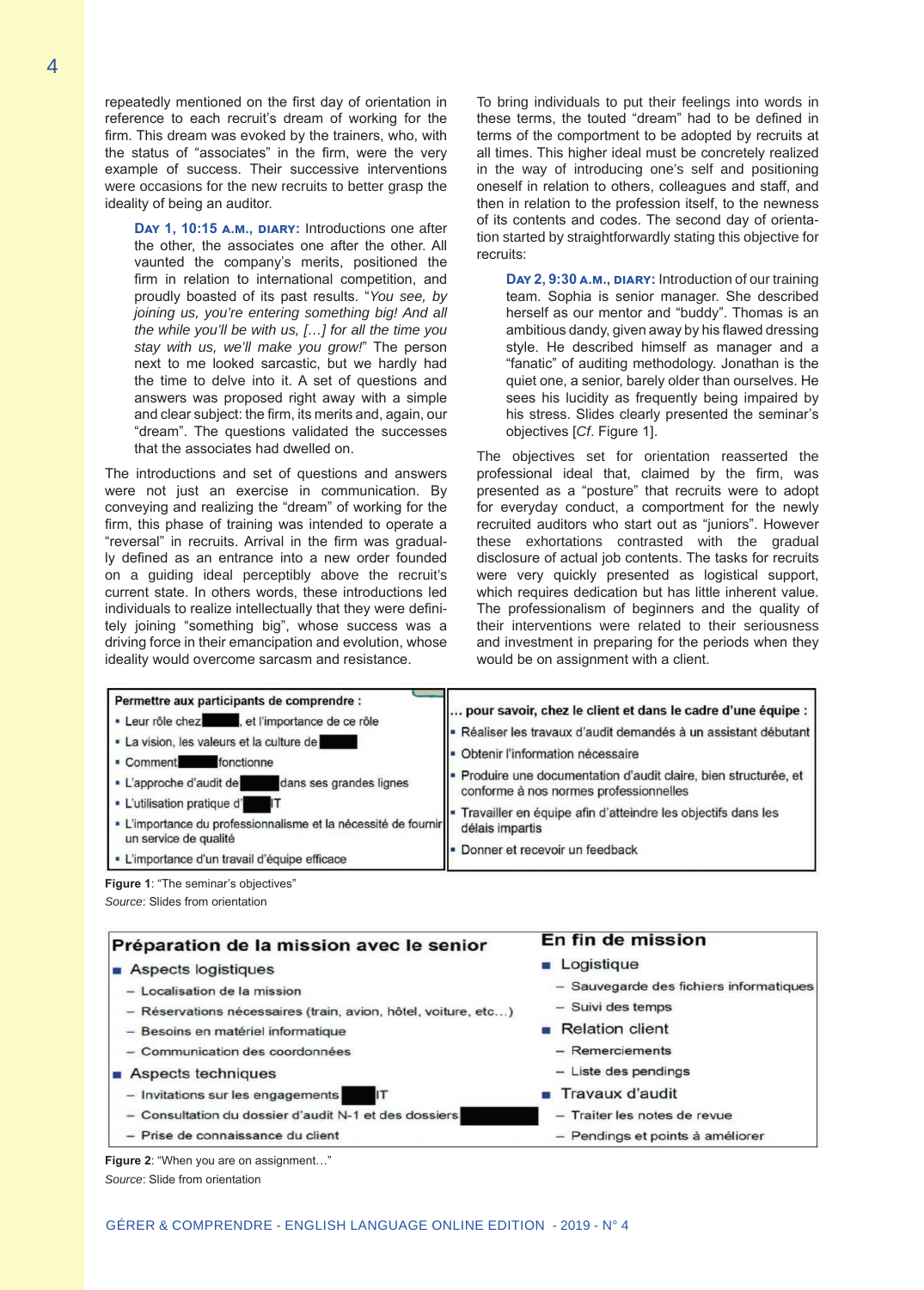**Day 2, 10:00 a.m., diary:** While the slideshow presented the requisites and path for becoming a chartered accountant, the responsibilities of juniors have more to do with preparing the logistics of assignments [or "missions" outside the firm] and doing "little chores" [*Cf*. Figure 2]. Thomas made this clear in his frank response to a participant's question. "*Yes, in the beginning, you're going to be doing quite a few small jobs, that's for sure. But that's how you discover the profession… By fitting into a group, humbly so… Don't worry: you'll see that responsibilities come soon afterwards!*"

Despite their apparent triviality, these exhortations gradually amounted to orders, sometimes baffling us as they were announced, even more so given the mixture of comments about the task of logistical support and the seriousness of auditing procedures.

Throughout the two weeks of orientation, presentations of the procedures to be performed by auditors exposed the ambiguity of the accounts and accounting statements that are typically produced during assignments with clients. Given the disparaged roles of doing small jobs and of logistical support, the "posture of adaptation" that was demanded often coexisted in recruits with doubts about themselves:

**Day 8, 12:40 a.m., diary:** I had lunch with Ludovic [a participant in orientation]. We only had a sandwich in a nearby shopping center. He told me, "*I'm not going to hide it from you, but all these new things we see, the formalization, the files, it scares me. I hope I'll be on par, but I'm scared about mixing everything up and doing a poor job… Accounting and everything else that has to be learned, that's a lot.*"

Ludovic's anxiety, typical of someone in the position of being new on the job, stems from the beginner's painful relation with himself. The posture of adaptation expected by the firm revealed a "low-profile position" corresponding to the personal humility that arises out of junior auditors' doubts about themselves and

their worth. What was said during the seminars was intended to cope with the recruit's uncertainty by directing it toward the constant requirement for being "proactive". When on assignment, even one not "planned", juniors would learn not to be content with just doing a good job. Instead, they would learn to ask themselves questions, wonder whether they have "truly done enough" and "everything they could have done" to help their colleagues or the staff.

**Day 3, 4:30 p.m., diary:** Slides presented the details of the comportment expected when we are not slated to be on assignment. Sophia, the senior manager who heads the seminar, tarried for a long time with comments on the slide [*Cf*. Figure 3]. "*Of course, it's simple, you can quite clearly not do any of that, tell yourself, 'Good, I'lll wait, I'll stay at the office without doing anything'. Of course, you can do that! But you're forgetting what's essential. You're forgetting that as an assistant you have to get time planned [for being on assignment]. All these little things, busy work, helping with schedules, helping the secretary's office or your managers, packing suitcases, it's a way to get time planned for assignments. It's a way to stand out and be known […], to show that you want to be sent on assignment and that you can always be counted on. It's a way to really try to do what you can to stand out, first through small things, then through a real assignment.*"

This requirement to be "proactive" was decisive for confession, a technique of governmentality that disciplines and standardizes behaviors. Operating like a technology of the self, it places individual introspection at the heart of professionalism. In others words, it leads the individual to shape up as a professional within the organization through a process of verbalization and a knowledge of one's self as an act of truth "*in the double sense as a profession and confession of faith*" (FOUCAULT 2012:343). Following the adoption of a "low profile", a series of discourses summoned recruits to confess, *i.e.*, verbalize their successes and failures, their weak and strong points.

# Vous avez la responsabilité de vous occuper de manière constructive

- Préparation des missions futures
- Approfondissement de points techniques
- Amélioration de la pratique du PC et des outils informatiques
- $\blacksquare$  Préparation des examens
- Proposition d'aide aux managers présents au bureau...

**Figure 3**:"When your are not on assignment…" *Source*: Slide from orientation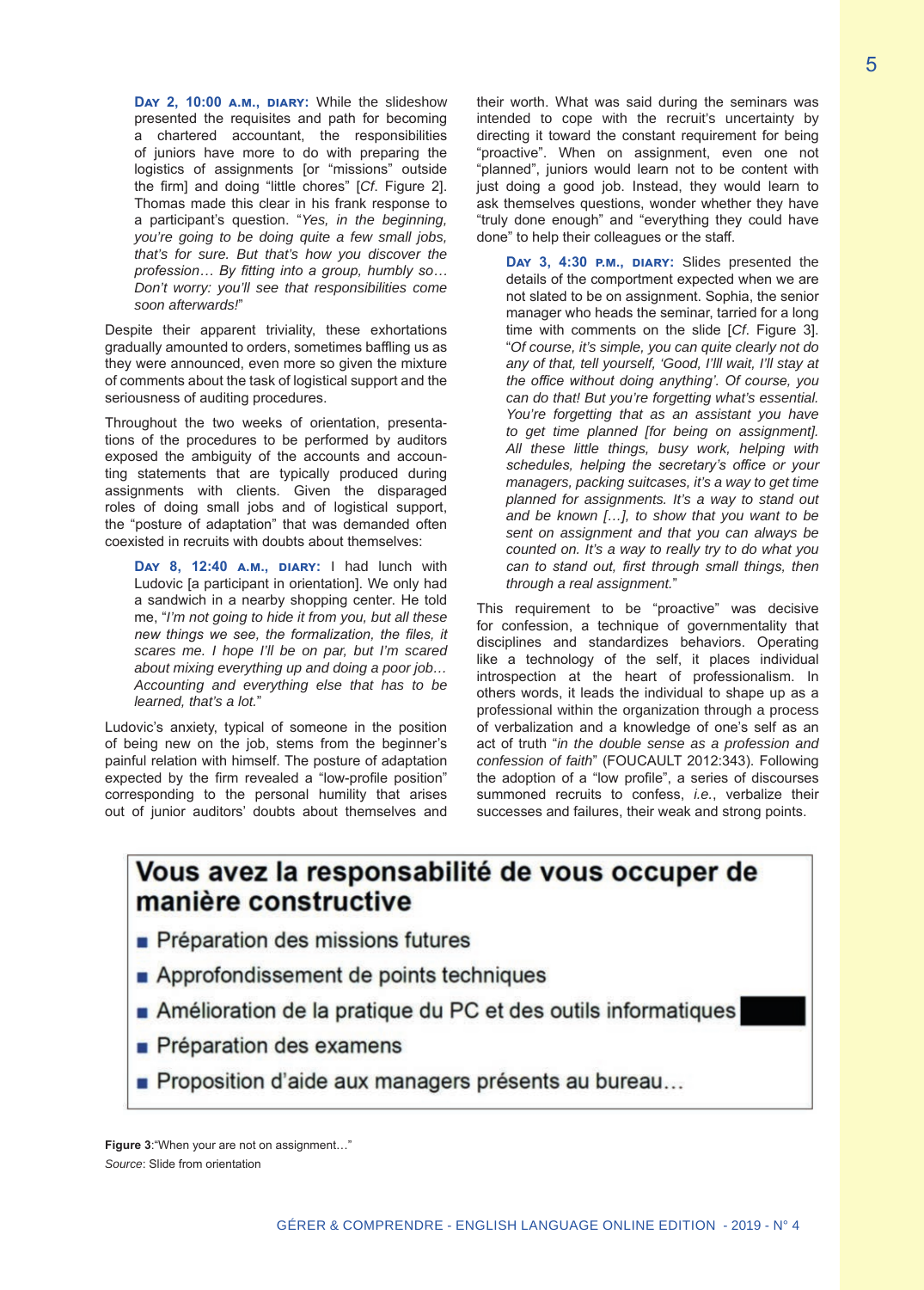## **Confessing**

"Feedback" was mentioned on the first day of orientation and at the start of the seminar, but its importance was clearly pointed out during the "Human Resource" [HR] module on the second day.

Feedback was described as the individual's self-examination indispensable for being an auditor, for becoming the professional expected. Feedback referred to a set of means that all new recruits could, presumably, use to lucidly and sincerely examine and evaluate themselves. This self-examination was presented as an act of truth whereby an auditor tells his story and then judges both his successes and failures, strengths and weaknesses.



**Figure 4**: "Continual feedback" *Source*: Slide from orientation

**Day 2, 5:15 p.m., diary:** While presenting the operation of Human Resources in the company, Thomas, our trainer, was ramped up about "*continuous feedback*", a phrase figuring on a dozen slides [*Cf*. Figure 4]. "*Giving feedback, receiving feedback is hyperimportant! It's the most important out of anything you are told, what conditions all other points. Your development depends on it, on your capacity for giving and receiving feedback. It's so important that even ourselves, we're going to receive your feedback at the end, through the evaluation form you fill in. Then we're going to give our feedback about you, about your participation.*" We spent tens of minutes talking about feedback and nothing else. [...] Those who had already been in a session confirmed its importance […] Emily said, "*I once did any old thing on a project… A week afterwards, I was fed up, I wanted to leave on vacation […] But I was direct about it with my senior. I told him that I had screwed up, and then well, nothing else happened. […] There I am!*"

Continuous feedback is to be understood as a variety of means. First of all, it inculcates the individual introspection expected of auditors as the indispensable condition for the recruit's future professionalism. Secondly, it refers to all the exchanges a person has, whether on assignment or in the office, that lie outside the HR's formal procedures for performance appraisal. These informal exchanges are presented as occasions for producing discourses whereby auditors reveal themselves to their colleagues. Feedback is thus grounded on the idea that the recruit, by making his achievements and aspirations known, will come to know himself better and thus more easily cope with the uncertainty and anxiety provoked by the difficulties that characterize his start as a beginner within the firm.

However these informal exchanges are also intended to test the truth of the individual's self-revelation. During orientation, it was clearly explained that what the individual said about himself would be related to the feedback from his managers or partners (his judges inside the firm). But even clients were presented as witnesses — perhaps the most impartial since they ultimately judge what has been done on an assignment — to the veracity of the auditor's self-examination. In others words, recruits became aware that they were permanently surrounded by a host of judges. The individual is part of a complex process for circulating information within the firm for the purposes of talking about oneself and assessing the value of feedback.

Continuous feedback, in addition to being an individual examination and an act of truth, is part of the firm's formal arrangements for personnel appraisal. Auditors have to assess themselves, *i.e.* set down in writing a report on each assignment out of the office that takes more than forty hours. This self-evaluation has to be critical, with an awareness that not everything can be perfect, given the inherent nature of auditing and the newcomer's low profile within the organization.

DAY 2, 6:00 P.M., DIARY: After talking about his experience with HR, Thomas was categoric. "*I tell you that, as a manager, I can't stand people who are incapable of seeing what they've done poorly. I can't have confidence in them, I can't want to work with them if they really think they're perfect. No one's perfect, especially not in our profession where there's always something that could've been improved or done better for the client.*"

Self-assessment is a critical exercise for pointing out what has been done poorly, the auditor's mistakes and weak points. It was, once again, associated with the individual's uncertainty and anxiety stemming from a depreciated self-image. To keep this painful feeling from being a barrier to the recruit's integration and to make it supportable in the long run, the firm's discourse linked this critical self-assessment to the process of constantly looking for ways to make improvements and move forward. The "performance manager", who is in charge of monitoring an auditor's career, was thus presented as a well-meaning judge who would help his wards turn their weaknesses into prospects for improvement.

**Day 2, 6:10 p.m., diary:** Thomas went on, "*THE most important person for you in the firm is your performance manager. That's THE only person there to whom you can and must tell*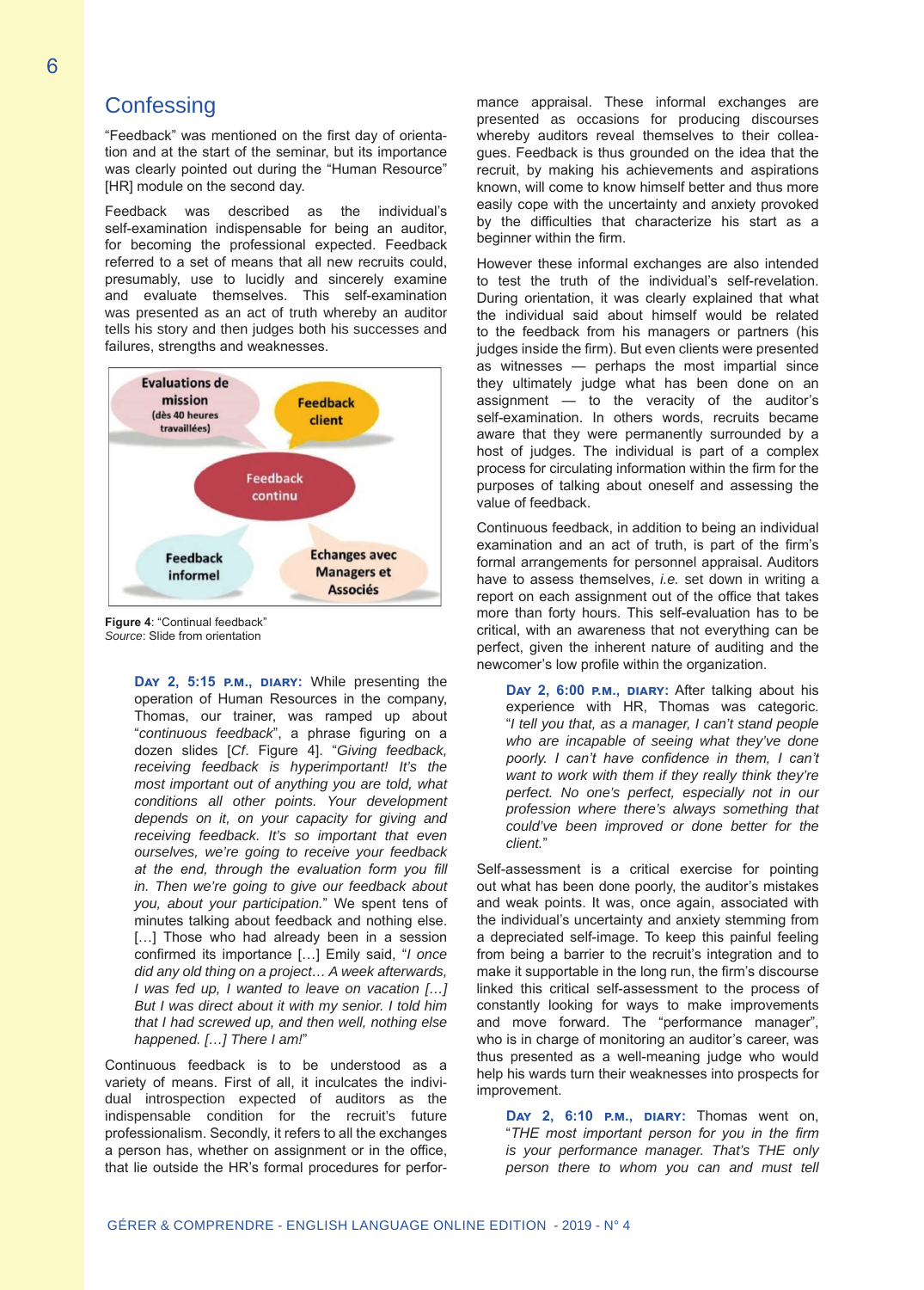*everything, the person who will accompany you and help you during your whole career with us.*"

Day 10, 5:40 P.M., DIARY: I stood waiting in front of my performance manager's office. He ended his appointment with another new recruit. A few minutes later, after another recruit came out, Julian, my performance manager, asked me in. Once I had sat down, he explained, "*So, I'm your HR contact. You can contact me about your career and what you want, and we'll take a look together at the feedback on your performance in order to help you move on.*"

The new recruit's first "goal-setting" appointment with his performance manager was the occasion, during the weeks of training, when a reversal started. What was said would be decisive, since it would follow the junior during all evaluations for at least a year. This goal-setting was s the occasion for the first actual confession, the first time when the individual has to look at himself and talk about himself to a judge. The appointment starts with the recruit talking. He has to put his story in a few words while signaling the significant points in his profile and activities. The talk with the performance manager enables recruits to learn to identify their weak points, which call for attention so that the beginner can improve.

**Day 10, 5:45 p.m., diary:** Sitting opposite my performance manager, once introductions were over, we got to my goal-setting. Julian explained, "*We're not going to do anything formal. What's more important is to discuss it. I took a look at your résumé and have listened to what you just said about yourself… I would say your major issue is not a matter of techniques, since, frankly speaking, you, as a junior, are not going to do anything interesting at that level. Your issue is social… become part of the group, of the firm… Do you see what I mean? […] Your objective is to pour yourself into the mold, to become part of the team, to do what is expected of an assistant […] to work on this social aspect. […] You must pay attention to that. The next time we see each other, we'll talk about it again to see how you're doing, once I get my information from the people with whom you've worked.*"

This first goal-setting interview is crucial: a first self-assessment and a confession since the auditor is encouraged to voluntarily admit his weaknesses.

The ability to provide continuous feedback, which the firm considers to be healthy and necessary, is intended to work like a springboard for professionalization. For this reason and in order to align the individual's career path with the firm's financial interests, continuous feedback was associated with the idea of "chargeability" during orientation.

## Knowing how to show one's worth

From the first day of training, recruits were presented with the idea that "chargeability" was the ultimate criterion for judging their ability to evaluate themselves and talk about it. With respect to confession, chargeability refers to the ideal that, produced by the organization, presents the image of the professional expected of recruits.

An auditor's chargeability was defined as the ratio of the number of hours planned for the person to be on assignment (and billed to clients) to the total number of hours worked. Chargeability is intended for an auditor to set a price on himself and his activities, a price that will eventually allow recruits to no longer strike the "low profile" of a beginner, to move beyond the mistakes made on assignments and to come closer to being a success like those who have already succeeded in the firm.

**Day 3, 4:45 p.m., diary:** Sophia called for silence and our attention in order to announce something important. "*OK, just so everyone sees what we're talking about, when you are junior auditors, you have two very distinct universes. Either you're 'planned' and on assignment with a client or else you are 'not planned' and are busy at the office with whatever you can do […]. When you are planned, the time spent working is billed to the client. When you're not planned, your time is lost for the firm. A threshold has been set for juniors: more than 80% of your time has to be chargeable during a year [Surprised sounds]… That seems like a lot, but you'll manage to achieve it.*"

Timesheets are used to calculate an auditor's "chargeability" (*cf*. Figure 5). These quantified summaries of the auditor's activity, of the time spent on each assignment, are used to calculate a chargeability ratio that places the evaluation of each employee in the perspective of his/her contribution to the firm's financial health.

| <b>Description</b>                  | Phase n° | <b>Description</b>             | <b>Statut</b> | <b>Total</b> | Lun  | <b>Mar</b> | <b>Mer</b> | Jeu  | Ven  |
|-------------------------------------|----------|--------------------------------|---------------|--------------|------|------------|------------|------|------|
| Audit<br>Part                       |          |                                | Approuvé      | 32,00        | 0,00 | 8,00       | 8,00       | 8,00 | 8,00 |
| <b>Jour Acc</b><br><b>Corp Part</b> |          |                                | Approuvé      | 8,00         | 8,00 | 0,00       | 0.00       | 0,00 | 0,00 |
|                                     |          | <b>Total par ordre interne</b> |               | 40,00        | 8,00 | 8,00       | 8.00       | 8,00 | 8,00 |

Figure 5: Timesheet approved the first week *Source*: In-house document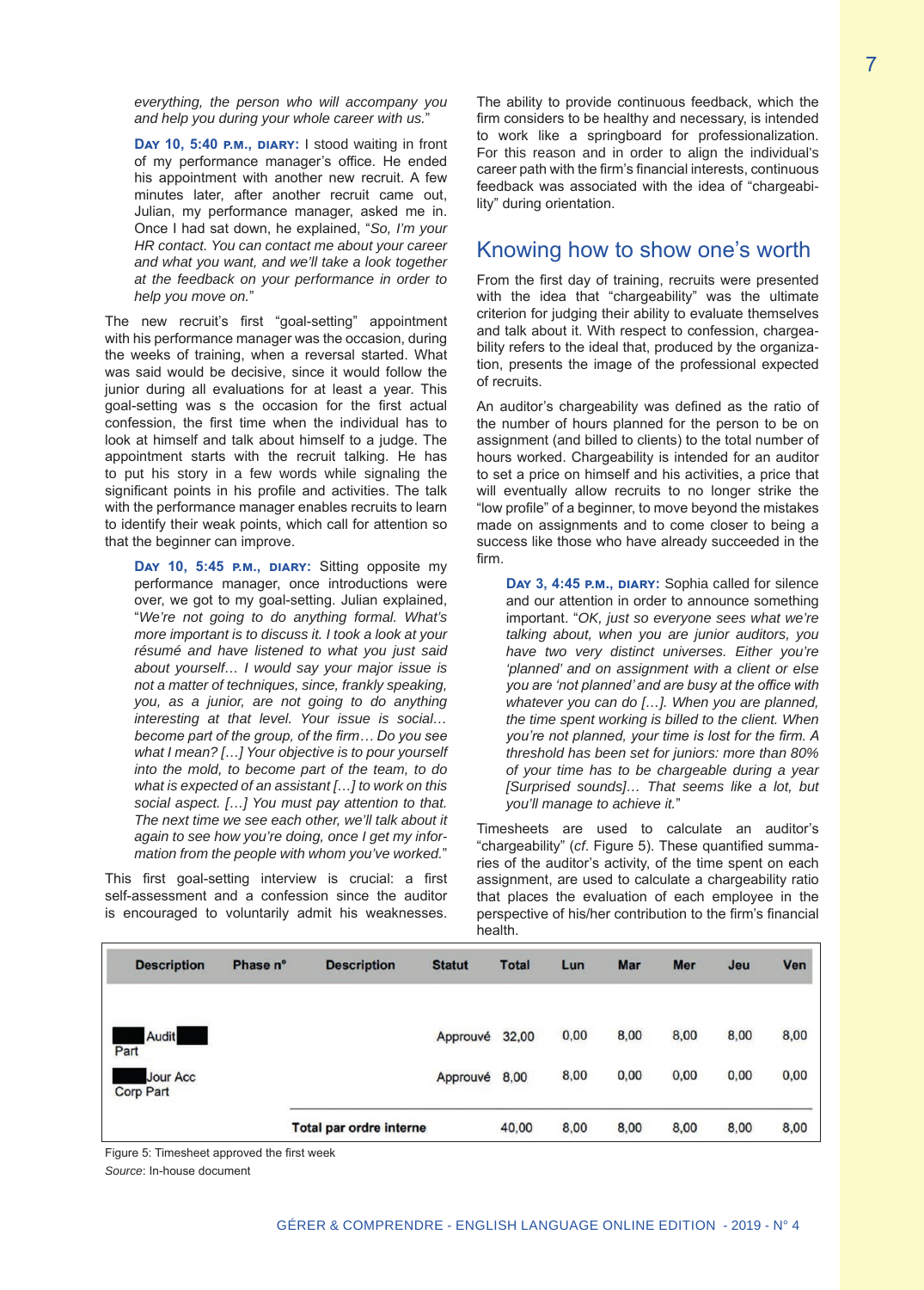A module on the fifth day for explaining what recruits have to know before filling in their timesheets provided an exercise for the week.

**Day 5, 10:45 a.m., diary:** About the hours to report on the timesheet, Thomas said, "*It's necessary to always check with your manager about the time to fill in… Naturally, if you've worked twelve hours, you have to fill in twelve hours, since we need to have the real time to assess the breakeven point for a case and to muster resources. But before doing that, it's necessary to check… If your manager doesn't agree and wants you to charge eight hours even though it was twelve, in principle you should tell him "no", that it has to be the real time… In principle.*" Alexander passed through the rows while we were doing the exercise of filling in the first week. "*Let me remind you that the standard duration of a day is eight hours. So normally you have thirty-two for the seminar and eight for open house.*"

Through this exercise, new recruits learned that they are responsible for filling in the hours on a timesheet, once their superior has approved the number of hours to be entered. Filling in a timesheet, along with the underlying negotiations about the "real hours" to be fentered, signals to recruits that they will have to be the "entrepreneurs" of "their" chargeability. For one thing, they must remember what Sophia said: they need to be proactive and look for "small jobs" in order to increase their chargeability. For another, they must understand that they increase what they can charge by providing feedback, *i.e.*, managing to maintain a good relation with the managers who make the ultimate decisions about what they can charge. Chargeability thus sets a price on the beginner's experience. Being an entrepreneur means skillfully articulating chargeability and feedback in order to become the professional expected. The aptitude to become this professional depends on the person's ability to perceive and rapidly internalize this articulation.

**Day 9, 10:30 a.m., diary:** During a break between two modules, Quentin told us that he had no difficulty contacting his performance manager and the senior [Nicholas] with whom he had to leave on an assignment next Monday: "*Nicholas told me, a little off the record, that there were a lot of needs in our business unit, and if I proposed myself like I did, I would have no problem accumulating hours… I'm not going to be pushed around, I'm going to harass chaps for assignments. [Laughs] Don't worry: I'll have a bigger bonus at the end of the year!*"

Besides being attentive to articulating feedback and chargeability, this "self-enterprise" was immediately, as in the case of Quentin, associated with the prospect of a reward. This reward might be presented and appreciated as being purely monetary; but the auditors met usually, beyond this purely material aspect, associated it with the idea of a personal "promotion".

**Day 4, 10:30 P.M., DIARY:** After having nearly hurt someone with the cork from a bottle of champagne, I hurried to serve my new colleagues again. Jonathan was the only trainer to have stayed with us. More relaxed than during the day, he told us he had recently handed in his resignation. "*It was unforeseen, an opportunity… But I have no regrets… These years really pushed me up, and that changed me… OK, besides the big 'jump' in salary, they made me more rigorous, gave me a different way of seeing things that has been a help and still will be for a long time to come.*"

This promise of advancement fills in the picture of the ideal auditor's position. It shows how the adoption of a "low profile" and the confession of one's mistakes and weaknesses can be transfigured, turned into a personal and financial promotion. As presented in the formal setting of orientation period and as told by the "practitioners" closest to recruits, this promotion realized *a posteriori* the reversal announced on open house day. It fixed in the heart of each recruit his "dream" of working for the auditing firm, and it overcame sarcasm and resistance.

Day 1, 2:30 P.M., DIARY: We continued with the slips of paper distributed in the morning: "Make a song". I joined my group, we wrote a ridiculous song on the well-known tune of Joe Dassin's "Les Champs Elysées". […] The masterpieces were presented at the end of the day. The president paid us the honor of attending to watch our performance and answer questions about the firm. Each group presented its work. Our turn came. We sang joyously, enthusiastically. Smiles rippled over the faces of several colleagues in the room. After a few trying minutes, we reaped a polite applause. We posed for a group photo.

#### **Conclusion**

This study of two weeks of orientation for new recruits in a big auditing firm has let us explore a major facet of the profession, namely an individual's relation to himself in the effort to become the professional expected of him. Our findings update and confirm some of the key characteristics of the operations of the big auditing firms while making three contributions to the literature.

First of all, orientation period gave shape to a set of "framework discourses" whereby recruits were encouraged to confess and adopt a "low profile" while coming to terms with the newness of the job. This posture of adaptation prepared them to deal with the uncertainty of discovering a new job while specifying the comportment to be adopted in all circumstances (VILLETTE 1988). The low profile that recruits were forced to adopt acted like a technology of governmentality for helping them quickly internalize the firm's behavioral standards and discipline (GREY 1994, ANDERSON-GOUGH *et al*. 2000, 2001, 2005 & 2006). While the power of this technoloy to act on each recruit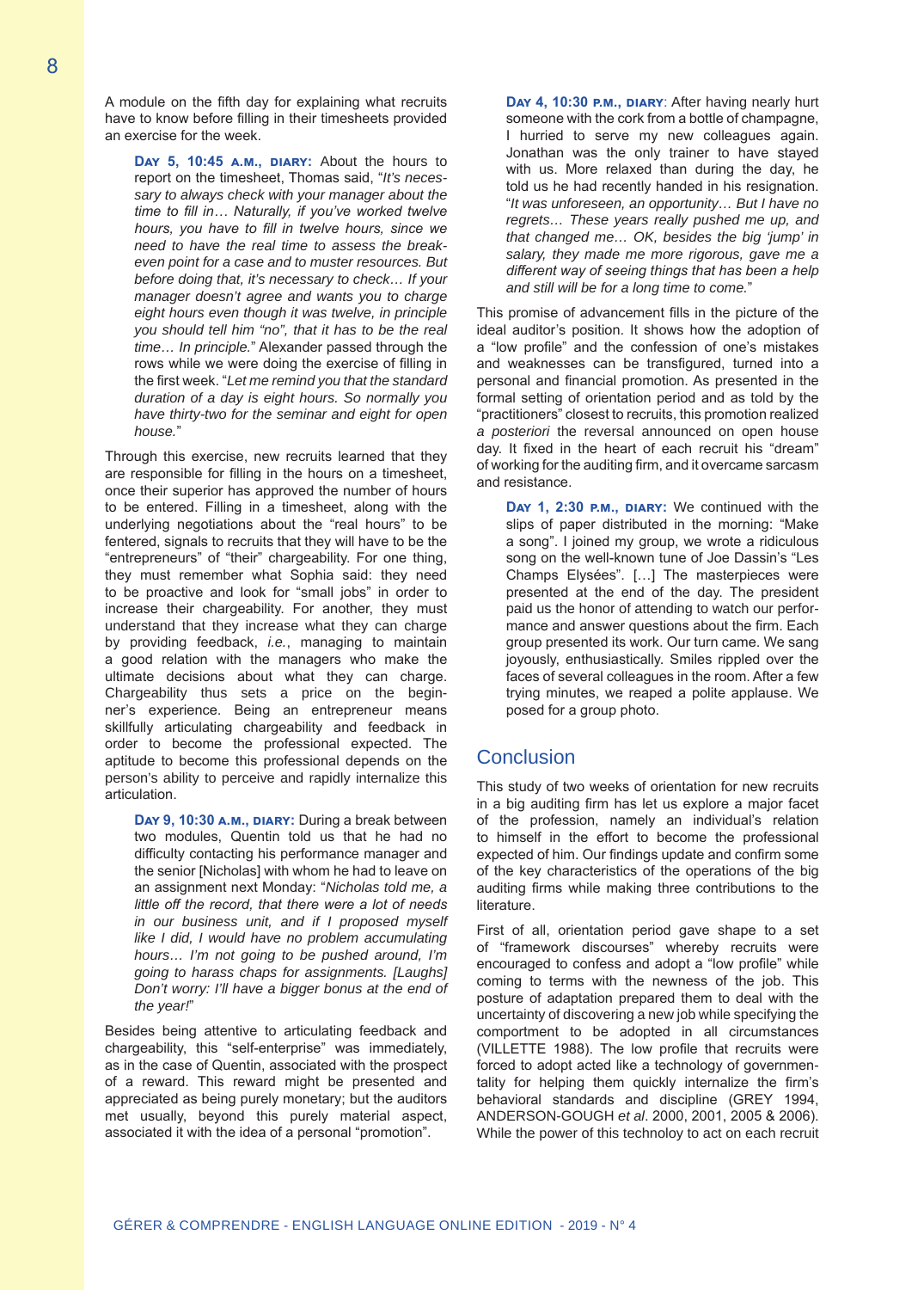partly depends on the recruit having already internalized the standards owing to his sociocultural background (CARTER & SPENCE 2014, LUPU & EMPSON 2015), it also relies in a decisive way on the discipline of permanent feedback.

Secondly, the firm, by constantly referring to feedback, described the characteristics of the professional world that recruits were entering (DUBAR 1991). The behaviors and qualifications fostered via confession are at the heart of this world. Besides feedback, critical self-assessments and the identification of axes for improvements tend to foster a personal discipline for looking for solutions and overcoming difficulties. Given the recurrent invitation to undertake a critical self-examination, the auditor gradually realizes that the best way to satisfy requirements is to learn to formulate the problems encountered before thinking about how to solve them. Ramanantsoa (1994) has described this discipline as one of the key aptitudes of consultants, an aptitude that helps them cope with the newness of situations and the diversity of client's expectations. The concept of "chargeability" follows up on the continual feedback by setting a monetary value that links this personal discipline to the firm's commercial interests. By asking recruits, from the very first day, to be constantly their own inquisitors, orientation associated their professionalism with their ability to adapt and excel for the sake of the work done on assignments.

Thirdly, our findings have shown that confession is a technology not just of government but also of the self (FOUCAULT 1976, 2012), a technology not only for molding the auditor's identity but also for making this identity adaptable and flexible. According to Hahn (1986:66), confession takes part in constructing an identity by asking individuals to systematically recount his whole biography in a game of simultaneously veiling and unveiling themselves. In auditing firms, continual feedback, timesheets and performance appraisals in general are a means necessary for individuals to unveil themselves without fear. The first experience of "goal-setting" took place in the privacy and secrecy of the recruit's first appointment with his performance manager, while the long days of training required that he continually exercise self-control. Participation in social events and, more broadly, the good understanding bred with colleagues enabled recruits to gauge the efforts of simulation and dissimulation necessary for their professional advancement. During the weeks of orientation, recruits thus became aware of, and experimented with, expectations about self-disclosure — they learned what is to be dissimulated or kept to one's self in accordance with the economy of merits and demerits that prevailed in the firm.

In this respect, what was expected in confession was not a block but, instead, a series of "*combinations of avowal and secrecy*" (HAHN 1986:67). By sounding himself, the individual constructs several autobiographies, more or less loosely synchronized depending on incompatibilities stemming from the contexts, as Hahn has pointed out. This exercise is conducive to a fragmentation of the person's identity as a function of expectations and circumstances. It unveils the professional in an "intermediate" reality, namely a state of tension (JERMAN & BOURGOIN 2018) in which the individual must permanently find the right tone, assert himself without offending, fulfil his assignment and tactfully take account of resistance and difficulties. By asking the individual to confess, training shaped a professional identity that would be adaptable and flexible while being standardized. This form of identity would enable the recruits to accomplish assignments and meet up to requirements in all contexts. It also provides an explanation of the extraordinary influence acquired par the big auditing firms (KIPPING & ENGWALL 2002, VILLETTE 2003. McKENNA 2006) and of the dissemination of their solutions and procedures.

Finally, we would like to place these ethnographic observations at the service of the reflexivity of practitioners in the field (VILLETTE 2014). At a time when the auditing profession is asking about the meaning of its work — pulled between the technician's ethos and the requirement of customer satisfaction (COOPER & ROBSON 2006, GENDRON & SPIRA 2010) — our study suggests that auditors owe their success to the adaptability of practices based in a questioning of their own worth (JERMAN & BOURGOIN 2018). Like a mirror, it lets us see how work has become conducive to maximizing individual engagement (BEAU 2017), how it can overcome resistance by placing individuals in a state of tension between a depreciative view of themselves and a higher ideal. Our research calls for a deeper understanding of the role of technologies of the self in the current emergence of work as an activity that is both freer and more intense.

#### References

ABBOTT A. (1988) *The System of Professions, an Essay on the Division of Expert Labor* (Chicago, IL: University of Chicago Press).

ANDERSON-GOUGH F., GREY C. & ROBSON K. (2000) "In the name of the client: The service ethic in two professional services firms", *Human Relations* 53(9), pp. 1151-1174.

ANDERSON-GOUGH F., GREY C. & ROBSON K. (2001) "Tests of time: Organizational time-reckoning and the making of accountants in two multi-national accounting firms", *Accounting, Organizations and Society* 26(2), pp. 99-122.

ANDERSON-GOUGH F., GREY C. & ROBSON K. (2005) "Helping them to forget..: The organizational embedding of gender relations in public audit firms", *Accounting, Organizations and Society*, 30 (5), pp. 469-490.

ANDERSON-GOUGH F., GREY C. & ROBSON K. (2006) "Professionals, networking and the networked professional", *Research in the Sociology of Organizations*, 24, pp. 231-256.

BERGSTRÖM O., HASSELBLADH H. & KÄRREMAN D. (2009) "Organizing disciplinary power in a knowledge organization", *Scandinavian Journal of Management, 25*, pp. 178-90.

BEAU P. (2017) *Dispositifs de gestion et risques psychosociaux. Une étude qualitative des risques humains et de leur gestion dans les organisations*, doctoral dissertation, Paris Dauphine University.

CARTER C. & SPENCE C. (2014) "Being a successful professional: An exploration of who makes partner in the Big 4", *Contemporary Accounting Research*, 31(4), pp. 949-981.

COOPER D. & ROBSON K. (2006) "Accounting, professions and regulation: Locating the sites of professionalization", *Accounting, Organizations and Society*, 31, pp. 415-444.